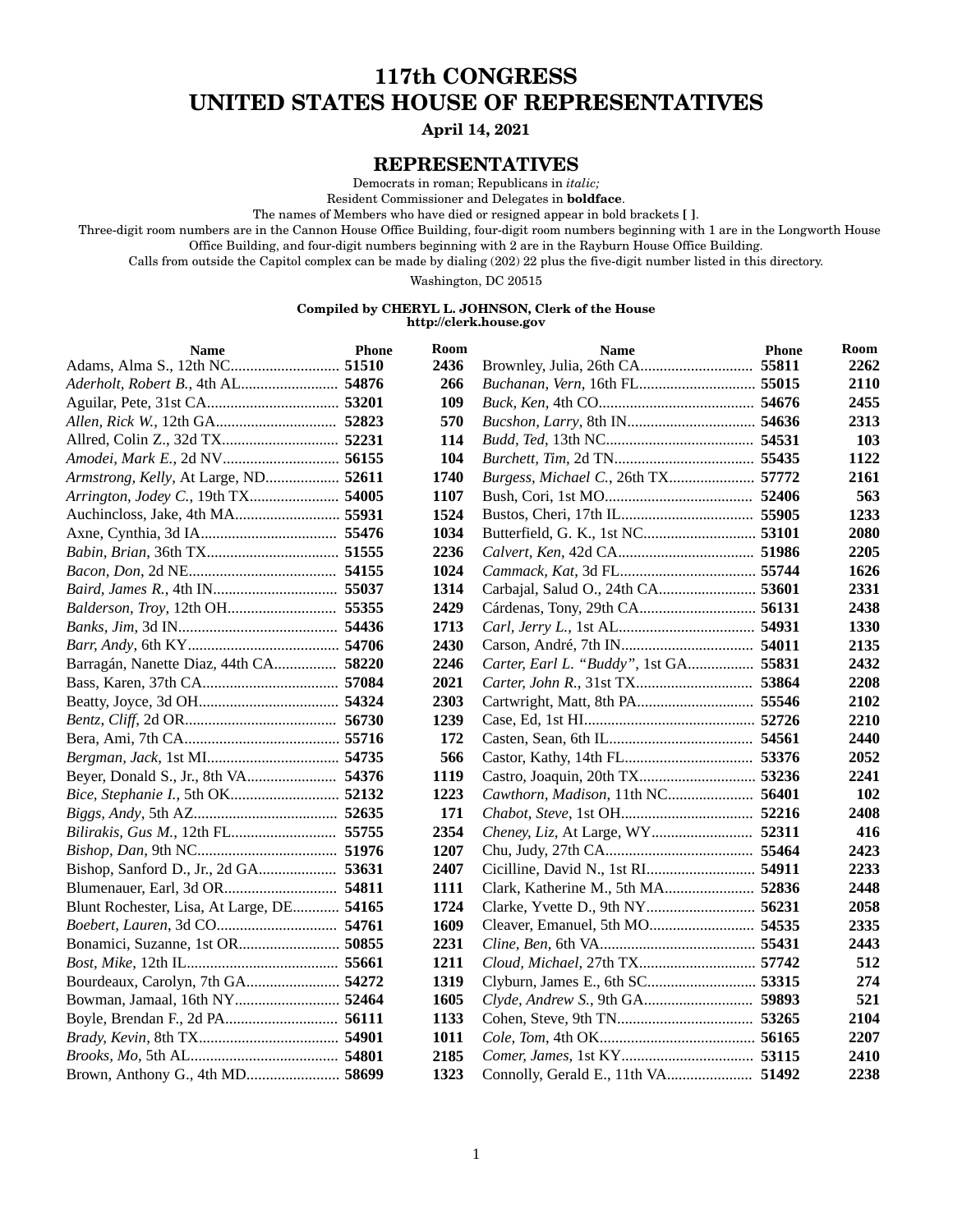| <b>Name</b>                                  | <b>Phone</b> | <b>Room</b> | Name                                   | <b>Phone</b> | Room |
|----------------------------------------------|--------------|-------------|----------------------------------------|--------------|------|
|                                              |              | 1536        |                                        |              | 2344 |
|                                              |              | 2301        |                                        |              | 1520 |
|                                              |              | 2081        |                                        |              | 1721 |
|                                              |              | 2449        |                                        |              | 1230 |
|                                              |              | 2442        |                                        |              | 1131 |
| Crawford, Eric A. "Rick", 1st AR 54076       |              | 2422        |                                        |              | 2368 |
|                                              |              | 413         |                                        | 57896        | 1516 |
|                                              |              | 215         | García, Jesús G. "Chuy", 4th IL 58203  |              | 1519 |
|                                              |              | 1229        |                                        |              | 1535 |
|                                              |              | 2372        | Garcia, Sylvia R., 29th TX 51688       |              | 1620 |
|                                              |              | 2400        |                                        |              | 2217 |
|                                              |              | 1541        | Gimenez, Carlos A., 26th FL 52778      |              | 419  |
|                                              |              | 2113        |                                        |              | 2269 |
|                                              |              | 2159        |                                        | 56306        | 1222 |
|                                              |              | 2079        |                                        |              | 1530 |
|                                              |              | <b>120</b>  |                                        |              | 1009 |
|                                              |              | 2134        |                                        |              | 2458 |
|                                              |              | 2111        |                                        |              | 113  |
|                                              |              | 2413        | González-Colón, Jenniffer (Resident    |              |      |
|                                              |              | 2330        |                                        |              | 2338 |
|                                              |              | 1007        |                                        |              | 1213 |
|                                              |              | 217         |                                        |              | 1722 |
|                                              |              | 503         |                                        |              | 2057 |
|                                              |              | 2304        |                                        |              | 203  |
|                                              |              | 2323        |                                        |              | 1026 |
| Diaz-Balart, Mario, 25th FL 54211            |              | 374         |                                        |              | 2402 |
|                                              |              | 116         |                                        |              | 1135 |
|                                              |              | 2307        |                                        |              | 2347 |
|                                              |              | 523         |                                        |              | 2446 |
|                                              |              | 270         | Greene, Marjorie Taylor, 14th GA 55211 |              | 1023 |
|                                              |              | 2229        |                                        | 53861        | 2202 |
|                                              |              | 316         |                                        |              | 1511 |
|                                              |              | 315         |                                        |              | 1427 |
|                                              |              | 1505        |                                        |              | 418  |
|                                              |              | 272         |                                        |              | 2434 |
|                                              | 54365        | 2332        |                                        | 56316        | 1421 |
|                                              |              | 2411        |                                        |              | 1433 |
|                                              |              | 1105        |                                        |              | 209  |
|                                              |              | <b>1118</b> |                                        |              | 2334 |
|                                              |              | <b>1440</b> | Harshbarger, Diana, 1st TN 56356       |              | 167  |
| Ferguson, A. Drew, IV, 3d GA 55901           |              | 1032        | Hartzler, Vicky, 4th MO 52876          |              | 2235 |
| <i>Fischbach, Michelle, 7th MN</i> 52165     |              | 1237        | [Hastings, Alcee L.], 20th FL 51313    |              | 2365 |
| <i>Fitzgerald, Scott, 5th WI</i> 55101       |              | 1507        |                                        |              | 1415 |
| <i>Fitzpatrick, Brian K., 1st PA</i> 54276   |              | 271         |                                        |              | 1019 |
| Fleischmann, Charles J. "Chuck", 3d TN 53271 |              | 462         |                                        |              | 1305 |
|                                              |              | <b>119</b>  | Herrera Beutler, Jaime, 3d WA 53536    |              | 2352 |
|                                              |              | 1514        |                                        | 54101        | 404  |
|                                              |              | 2366        |                                        | 53306        | 2459 |
|                                              |              | 2462        |                                        |              | 572  |
|                                              |              | 2305        |                                        |              | 1533 |
| Franklin, C. Scott, 15th FL 51252            |              | 1517        |                                        |              | 2137 |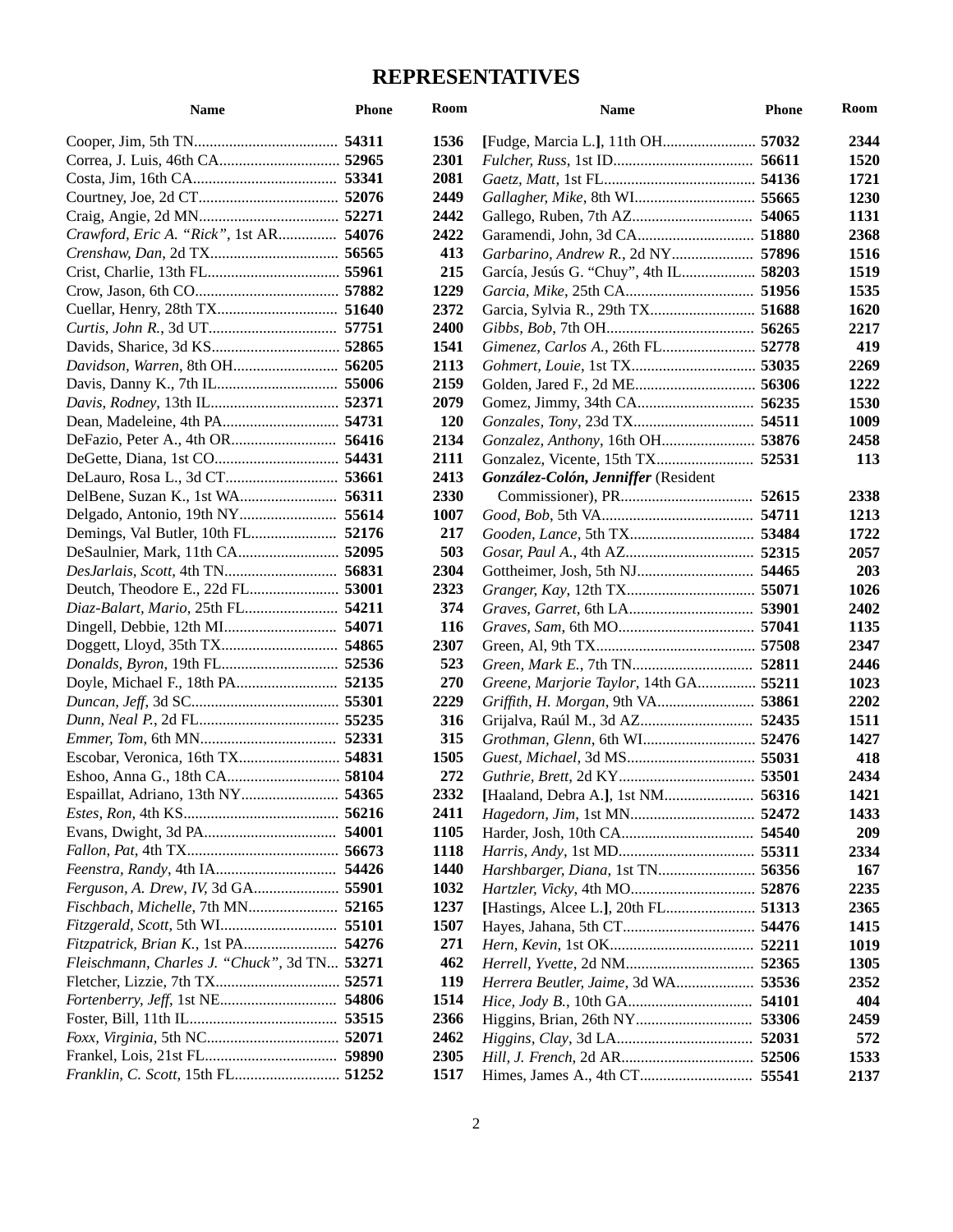| <b>Name</b>                                 | <b>Phone</b> | Room        | <b>Name</b>                            | <b>Phone</b> | Room        |
|---------------------------------------------|--------------|-------------|----------------------------------------|--------------|-------------|
|                                             |              | 1429        |                                        | 56601        | 1630        |
|                                             |              | 1641        |                                        |              | 2463        |
|                                             |              | 562         |                                        |              | 2437        |
|                                             |              | 1218        |                                        |              | 2470        |
|                                             |              | 1705        |                                        |              | 365         |
|                                             |              | 2112        | Leger Fernandez, Teresa, 3d NM         | 56190        | 1432        |
|                                             |              | 1527        |                                        |              | 1214        |
|                                             |              | 2232        |                                        |              | 1408        |
|                                             |              | 2300        |                                        |              | 312         |
|                                             |              | 118         |                                        |              | 1030        |
| Jackson Lee, Sheila, 18th TX 53816          |              | 2426        |                                        |              | 403         |
|                                             |              | 214         |                                        |              | 1401        |
|                                             |              | 1232        |                                        |              | 2454        |
|                                             |              | 2346        |                                        |              | 2133        |
|                                             |              | 2433        |                                        |              | 108         |
|                                             |              | 2336        |                                        |              | 2405        |
|                                             |              | 1714        |                                        |              | 2230        |
|                                             |              | 2306        |                                        | 54215        | 412         |
| Johnson, Henry C. "Hank", Jr., 4th GA 51605 |              | 2240        |                                        |              | 2109        |
|                                             |              | 568         |                                        |              | 212         |
| Jones, Mondaire, 17th NY 56506              |              | 1017        |                                        |              | 1318        |
|                                             |              | 2056        |                                        | 53371        | 417         |
| Joyce, David P., 14th OH 55731              |              | 2065        |                                        | 57944        | 2308        |
|                                             |              | 1221        | Maloney, Sean Patrick, 18th NY 55441   |              | 464         |
|                                             |              | 1205        |                                        |              | 522         |
|                                             |              | 2186        |                                        |              | 415         |
|                                             |              | 2428        |                                        |              | 2453        |
|                                             |              | 2351        |                                        |              | 2182        |
|                                             |              | 1717        |                                        |              | 2311        |
|                                             |              | 1707        |                                        |              | 1513        |
|                                             |              | 2416        |                                        |              | 2468        |
|                                             |              | 2243        | McCaul, Michael T., 10th TX 52401      |              | 2001        |
|                                             |              | 306         | <i>McClain, Lisa C., 10th MI</i> 52106 |              | 218         |
|                                             |              | <b>200</b>  |                                        |              | 2312        |
|                                             |              | 2059        |                                        | 56631        | 2256        |
|                                             | 54765        | 2444        | McEachin. A. Donald. 4th VA            | 56365        | 314         |
|                                             |              | <b>1306</b> | McGovern, James P., 2d MA 56101        |              | 370         |
|                                             |              | 1502        | McHenry, Patrick T., 10th NC 52576     |              | 2004        |
| Kinzinger, Adam, 16th IL 53635              |              | 2245        | McKinley, David B., 1st WV 54172       |              | 2239        |
|                                             |              | 309         |                                        | 51947        | 2265        |
|                                             |              | <b>115</b>  |                                        | 53461        | 2310        |
|                                             |              | <b>320</b>  |                                        | 53831        | <b>1508</b> |
|                                             |              | 560         |                                        |              | 2209        |
|                                             |              | 1424        |                                        | 56511        | 414         |
|                                             |              | 408         |                                        | 54741        | 2263        |
|                                             |              | 1224        |                                        |              | 465         |
|                                             |              | 2371        | <i>Miller, Mary E., 15th IL</i>        | 55271        | 1529        |
| Langevin, James R., 2d RI 52735             |              | 2077        | Miller-Meeks, Mariannette, 2d IA       | 56576        | 1716        |
|                                             |              | 2163        |                                        | 53561        | 117         |
|                                             |              | <b>1501</b> | Mooney, Alexander X., 2d WV 52711      |              | 2228        |
|                                             |              | 2467        |                                        |              | 1504        |
|                                             |              |             |                                        |              |             |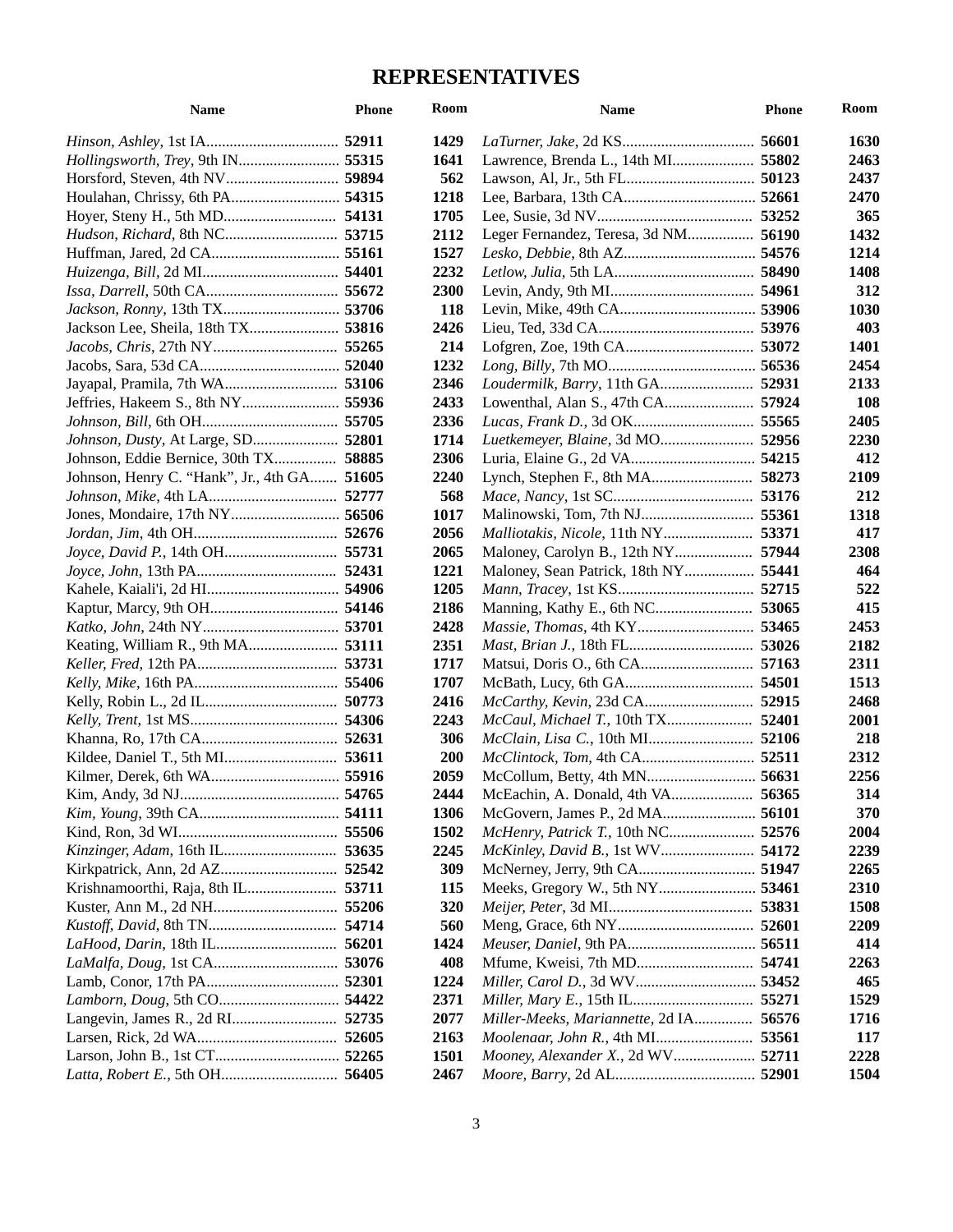| <b>Name</b>                                 | <b>Phone</b> | Room        | Name                                            | <b>Phone</b> | Room        |
|---------------------------------------------|--------------|-------------|-------------------------------------------------|--------------|-------------|
|                                             |              | 1320        |                                                 |              | 2435        |
|                                             |              | 2252        |                                                 |              | 460         |
|                                             |              | 1317        |                                                 | 56636        | 506         |
|                                             |              | 1127        | Rodgers, Cathy McMorris, 5th WA 52006           |              | 1035        |
|                                             |              | 1607        |                                                 | 54601        | 2406        |
| Mullin, Markwayne, 2d OK 52701              |              | 2421        |                                                 |              | 2469        |
|                                             |              | 313         |                                                 | 54231        | 1124        |
| Murphy, Stephanie N., 7th FL 54035          |              | 1710        | Rosendale, Matthew M., Sr., At Large, MT 53211  |              | 1037        |
|                                             |              | 2132        |                                                 |              | 1208        |
|                                             |              | <b>1610</b> |                                                 |              | 2333        |
|                                             |              | 372         |                                                 |              | 1005        |
|                                             |              | 1419        | Roybal-Allard, Lucille, 40th CA 51766           |              | 2083        |
|                                             |              | 1104        |                                                 | 55330        | 2342        |
|                                             |              | 504         | Ruppersberger, C. A. Dutch, 2d MD 53061         |              | 2206        |
|                                             |              | 1022        |                                                 |              | 2188        |
|                                             |              | 2427        | Rutherford, John H., 4th FL 52501               |              | 1711        |
|                                             |              | 569         |                                                 |              | 1126        |
| Norton, Eleanor Holmes (Delegate), DC 58050 |              | 2136        | Sablan, Gregorio Kilili Camacho                 |              |             |
|                                             |              | 1013        |                                                 |              | 2267        |
|                                             |              | 1029        | Salazar, Maria Elvira, 27th FL 53931            |              | 1616        |
| Ocasio-Cortez, Alexandria, 14th NY 53965    |              | 216         |                                                 | 56676        | 2329        |
|                                             |              | 318         | San Nicolas, Michael F. Q. (Delegate), GU 51188 |              | 1632        |
|                                             |              | 1730        | Sarbanes, John P., 3d MD 54016                  |              | 2370        |
|                                             |              | 1039        |                                                 |              | 2049        |
|                                             |              | 2349        |                                                 |              | 1227        |
|                                             |              | 2107        |                                                 |              | 2367        |
|                                             |              | 170         |                                                 |              | 2309        |
|                                             |              | 406         | Schneider, Bradley Scott, 10th IL 54835         |              | 300         |
|                                             |              | 319         |                                                 |              | 2431        |
|                                             |              | 2409        |                                                 |              | 1123        |
|                                             |              | 106         | Schweikert, David, 6th AZ 52190                 |              | 304         |
|                                             |              | 1236        |                                                 |              | 2417        |
|                                             |              | 211         |                                                 |              | 468         |
|                                             |              | 1226        | Scott, Robert C. "Bobby", 3d VA 58351           |              | 2328        |
|                                             |              | 2160        |                                                 | 56105        | 2204        |
|                                             | 50508        | 1201        | Sewell, Terri A., 7th AL 52665                  |              | 2201        |
| Pfluger, August, 11th TX 53605              |              | 1531        |                                                 |              | 2181        |
|                                             |              | 2452        | Sherrill, Mikie, 11th NJ 55034                  |              | 1414        |
|                                             |              | 2162        | Simpson, Michael K., 2d ID 55531                |              | 2084        |
| Plaskett, Stacey E. (Delegate), VI 51790    |              | 2404        |                                                 |              | 2268        |
|                                             |              | 1727        |                                                 |              | <b>1210</b> |
|                                             |              | 1117        |                                                 |              | 2264        |
|                                             |              | 2150        |                                                 | 56435        | 502         |
|                                             |              | <b>1108</b> | Smith, Christopher H., 4th NJ 53765             |              | 2373        |
|                                             |              | 2108        |                                                 |              | 2418        |
|                                             |              | 2078        |                                                 |              | 302         |
| Radewagen, Aumua Amata Coleman              |              |             |                                                 |              | 2353        |
|                                             |              | 1339        | Spanberger, Abigail Davis, 7th VA 52815         |              | 1431        |
|                                             |              | 2242        |                                                 |              | 1523        |
|                                             |              | 1203        |                                                 |              | 2465        |
| Reschenthaler, Guy, 14th PA 52065           |              | 409         |                                                 |              | 207         |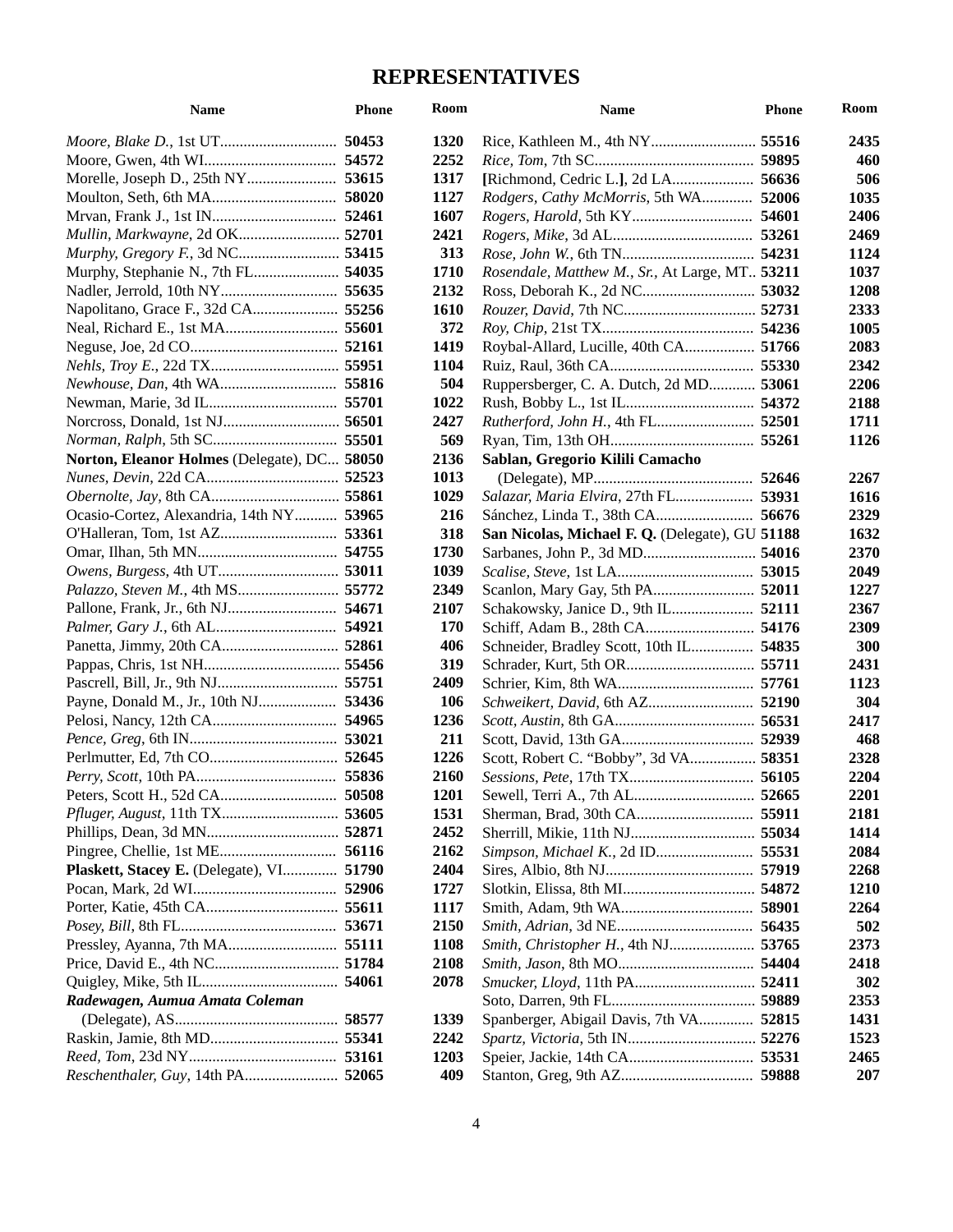| <b>Name</b>                              | <b>Phone</b> | Room | <b>Name</b>                       | <b>Phone</b> | Room |
|------------------------------------------|--------------|------|-----------------------------------|--------------|------|
|                                          |              | 461  |                                   | 56572        | 2447 |
| Steel, Michelle, 48th CA 52415           |              | 1113 |                                   | 56605        | 1337 |
| Stefanik, Elise M., 21st NY 54611        |              | 2211 |                                   | 58045        | 2244 |
|                                          |              | 1526 |                                   | 59897        | 2348 |
| Steube, W. Gregory, 17th FL 55792        |              | 2457 |                                   |              | 307  |
|                                          |              | 1510 |                                   | 52361        | 2302 |
|                                          |              | 166  |                                   | 51621        | 2350 |
|                                          |              | 2234 |                                   |              | 2266 |
| Strickland, Marilyn, 10th WA 59740       |              | 1004 |                                   | 53915        | 466  |
|                                          |              | 407  | <i>Waltz, Michael, 6th FL</i>     | 52706        | 213  |
|                                          |              | 174  | Wasserman Schultz, Debbie, 23d FL | 57931        | 1114 |
|                                          |              | 420  |                                   | 52201        | 2221 |
|                                          |              | 1404 | Watson Coleman, Bonnie, 12th NJ   | 55801        | 168  |
| Tenney, Claudia, 22d NY 53665            |              | 1410 |                                   |              | 107  |
|                                          |              | 2466 |                                   | 51002        | 2184 |
| Thompson, Glenn, 15th PA 55121           |              | 400  |                                   | 54115        | 2187 |
| Thompson, Mike, 5th CA 53311             |              | 268  |                                   |              | 2419 |
| Tiffany, Thomas P., 7th WI 53365         |              | 1719 |                                   |              | 202  |
| Timmons, William R., IV, 4th SC 56030    |              | 267  |                                   |              | 1217 |
|                                          |              | 2464 |                                   |              | 1027 |
|                                          |              | 1628 |                                   | 53801        | 1406 |
|                                          |              | 2369 |                                   | 59896        | 1708 |
|                                          |              | 2227 |                                   | 54506        | 2445 |
|                                          |              | 317  |                                   |              | 1436 |
|                                          |              | 2439 |                                   |              | 2055 |
|                                          |              | 1110 |                                   | 54301        | 2412 |
| <i>Turner, Michael R., 10th OH</i> 56465 |              | 2082 |                                   | 52002        | 1725 |
|                                          |              | 1130 |                                   |              | 402  |
|                                          |              | 2183 |                                   |              | 2314 |
| Valadao, David G., 21st CA 54695         |              | 1728 |                                   |              | 2441 |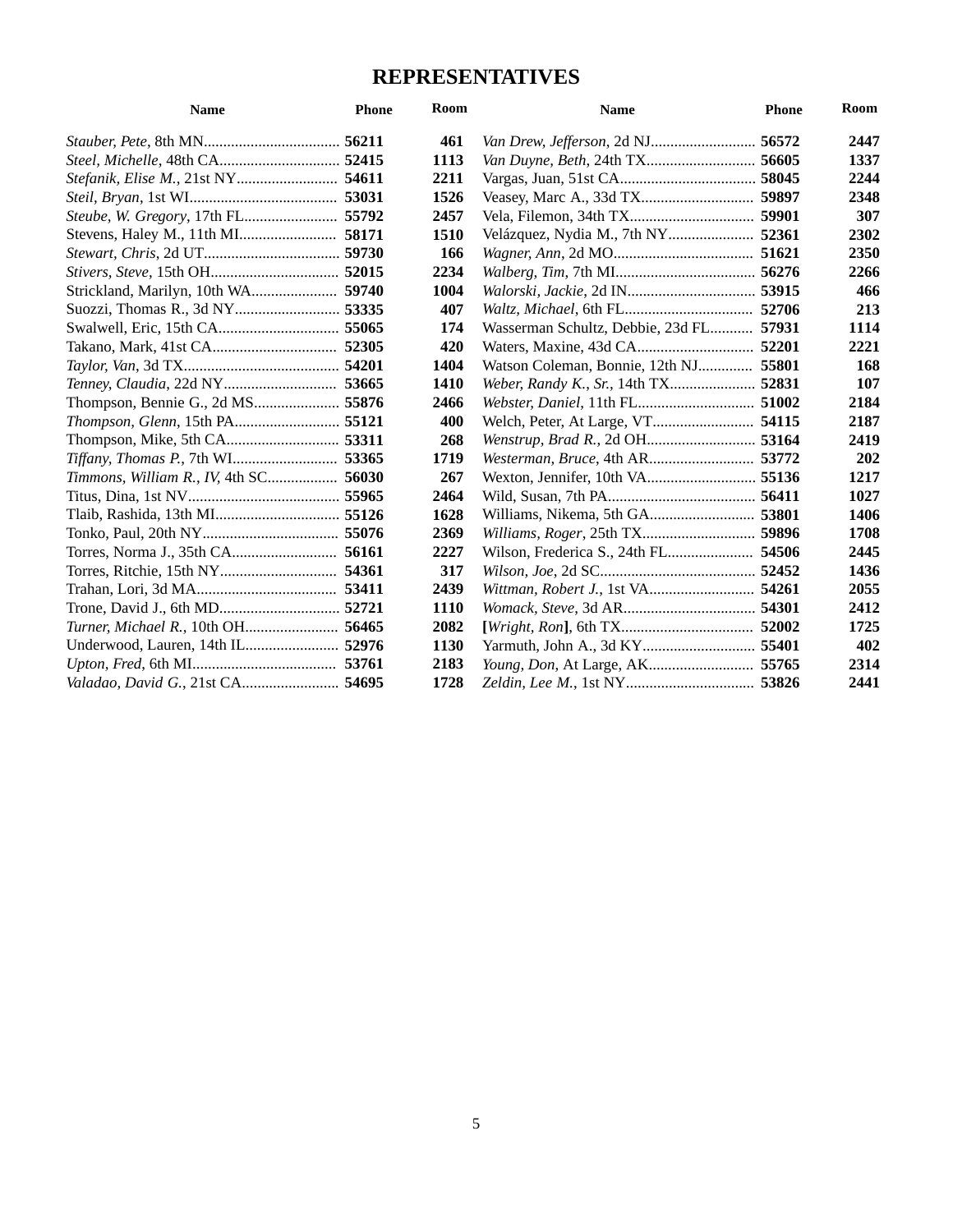# **UNITED STATES SENATE**

#### **SENATORS**

Democrats in roman; Republicans in *italic*; Independents in SMALL CAPS

Room numbers beginning with SD are in the Dirksen Senate Office Building, room numbers beginning with SH are in the Hart Senate Office Building, and room numbers beginning with SR are in the Russell Senate Office Building.

Calls from outside the Capitol complex can be made by dialing (202) 22 plus the five-digit number listed in this directory.

Washington, DC 20510

| <b>Name</b>                        | <b>Phone</b> | Room           | <b>Name</b>                   | <b>Phone</b> | Room           |
|------------------------------------|--------------|----------------|-------------------------------|--------------|----------------|
|                                    | 45653        | <b>SH-709</b>  |                               | 42551        | <b>SR-338</b>  |
| Barrasso, John (WY) 46441          |              | <b>SD-307</b>  |                               | 45054        | SH-702         |
|                                    |              | <b>SR-261</b>  | Inhofe, James M. (OK) 44721   |              | <b>SR-205</b>  |
| Blackburn, Marsha (TN) 43344       |              | SD-357         |                               |              | <b>SH-328</b>  |
| Blumenthal, Richard (CT) 42823     |              | <b>SH-706</b>  |                               |              | <b>SR-231</b>  |
|                                    |              | <b>SR-260</b>  |                               |              | <b>SH-516</b>  |
|                                    |              | <b>SH-717</b>  |                               |              | <b>SR-416</b>  |
|                                    |              | <b>SH-141</b>  |                               |              | <b>SH-133</b>  |
|                                    |              | <b>SR-404</b>  |                               |              | <b>SD-425</b>  |
|                                    |              | <b>SH-503</b>  | Lankford, James (OK) 45754    |              | <b>SH-316</b>  |
|                                    |              | <b>SR-217</b>  |                               |              | <b>SR-437</b>  |
|                                    |              | <b>SH-511</b>  |                               |              | <b>SR-361A</b> |
| Capito, Shelley Moore (WV) 46472   |              | <b>SR-172</b>  |                               |              | <b>SR-498</b>  |
| Cardin, Benjamin L. (MD) 44524     |              | <b>SH-509</b>  | Lummis, Cynthia M. (WY) 43424 |              | <b>SR-124</b>  |
| Carper, Thomas R. (DE) 42441       |              | <b>SH-513</b>  |                               |              | <b>SH-306</b>  |
| Casey, Robert P., Jr. (PA) 46324   |              | <b>SR-393</b>  |                               |              | <b>SD-255</b>  |
|                                    |              | <b>SH-520</b>  |                               | 44774        | <b>SR-B33</b>  |
| Collins, Susan M. (ME) 42523       |              | <b>SD-413</b>  |                               |              | <b>SR-317</b>  |
| Coons, Christopher A. (DE) 45042   |              | <b>SR-218</b>  | Menendez, Robert (NJ) 44744   |              | <b>SH-528</b>  |
|                                    |              | <b>SH-517</b>  |                               |              | <b>SH-531</b>  |
| Cortez Masto, Catherine (NV) 43542 |              | <b>SH-313</b>  |                               |              | SD-521         |
|                                    |              | <b>SR-326</b>  | Murkowski, Lisa (AK) 46665    |              | <b>SH-522</b>  |
|                                    |              | <b>SH-330</b>  |                               | 44041        | <b>SH-136</b>  |
|                                    |              | <b>SD-239</b>  |                               |              | <b>SR-154</b>  |
|                                    |              | <b>SR-127A</b> |                               |              | <b>SR-455</b>  |
|                                    |              | <b>SH-320</b>  |                               |              | <b>SH-112</b>  |
| Duckworth, Tammy (IL) 42854        |              | SH-524         |                               |              | <b>SR-167</b>  |
| Durbin, Richard J. (IL) 42152      |              | <b>SH-711</b>  |                               |              | <b>SH-724</b>  |
|                                    |              | <b>SH-730</b>  |                               |              | <b>SR-448</b>  |
|                                    |              | <b>SH-331</b>  |                               |              | <b>SH-728</b>  |
|                                    |              | <b>SR-454</b>  |                               |              | <b>SR-483</b>  |
| Gillibrand, Kirsten E. (NY) 44451  |              | <b>SR-478</b>  |                               |              | <b>SR-354</b>  |
| Graham, Lindsey (SC) 45972         |              | <b>SR-290</b>  |                               |              | <b>SH-713</b>  |
|                                    |              | <b>SH-135</b>  |                               |              | <b>SH-502</b>  |
|                                    |              | <b>SR-B11</b>  |                               |              | <b>SR-284</b>  |
| Hassan, Maggie (NH) 43324          |              | <b>SH-324</b>  | SANDERS, BERNARD (VT) 45141   |              | SD-332         |
|                                    |              | <b>SR-212</b>  |                               |              | <b>SR-139</b>  |
| Heinrich, Martin (NM) 45521        |              | <b>SH-303</b>  |                               |              | <b>SH-722</b>  |
| Hickenlooper, John W. (CO) 45941   |              | <b>SR-374</b>  |                               |              | <b>SH-322</b>  |
|                                    |              | <b>SH-109</b>  |                               |              | <b>SH-716</b>  |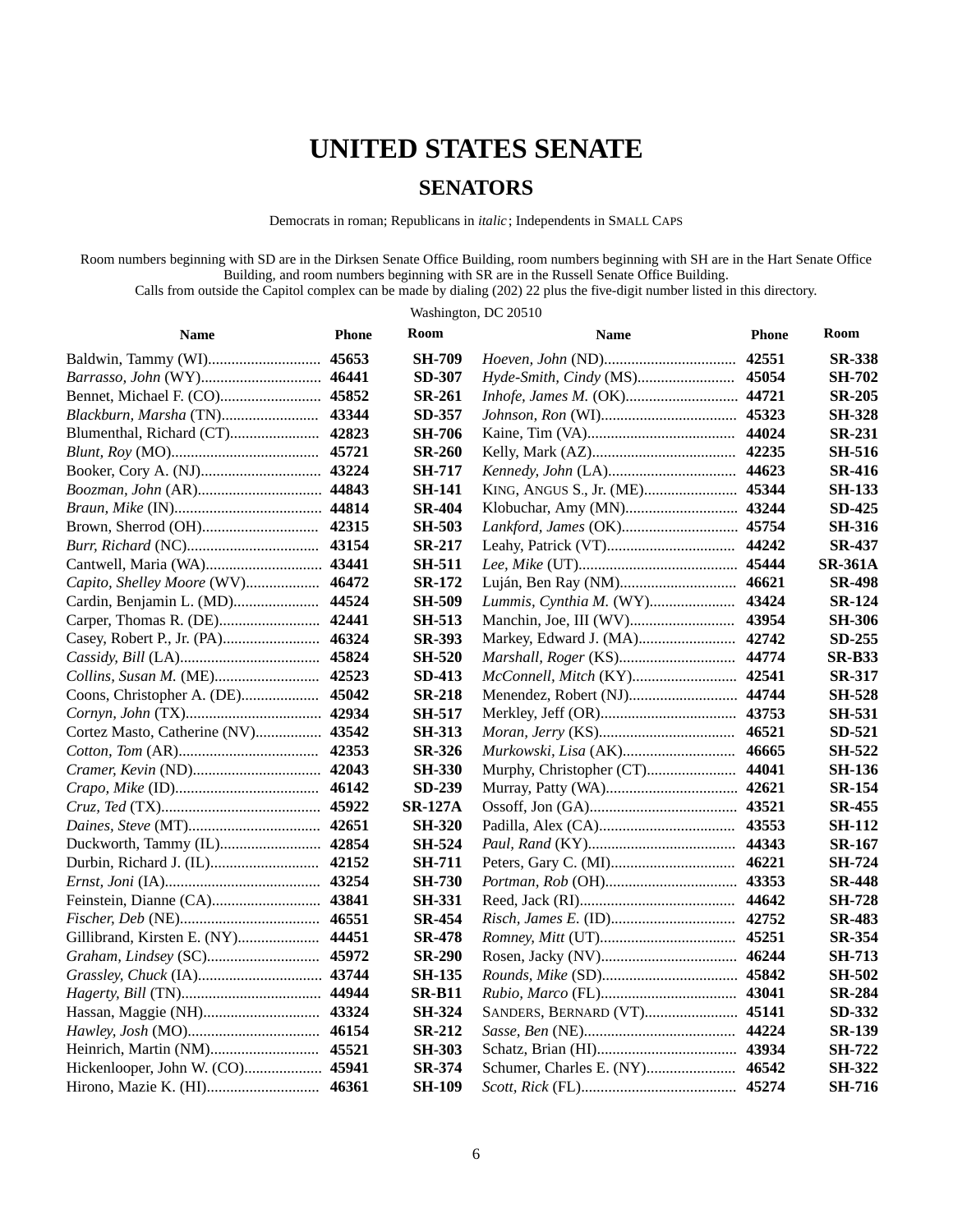#### **SENATORS**

| <b>Name</b> | Phone | Room          | <b>Name</b>                   | <b>Phone</b> | <b>Room</b>   |
|-------------|-------|---------------|-------------------------------|--------------|---------------|
|             |       | <b>SH-104</b> | Toomey, Patrick J. (PA) 44254 |              | <b>SD-455</b> |
|             |       | <b>SH-506</b> |                               |              | <b>SR-142</b> |
|             |       | <b>SR-304</b> |                               | 44654        | <b>SH-110</b> |
|             |       | <b>SH-317</b> |                               |              | <b>SH-703</b> |
|             |       | <b>SH-720</b> |                               |              | $SD-B40D$     |
|             |       | <b>SH-731</b> |                               |              | <b>SH-309</b> |
|             |       | <b>SH-302</b> |                               | 42921        | <b>SH-530</b> |
|             |       | <b>SH-311</b> |                               |              | <b>SD-555</b> |
|             |       | <b>SD-511</b> |                               |              | $SD-221$      |
|             |       | <b>SD-113</b> |                               |              | <b>SD-185</b> |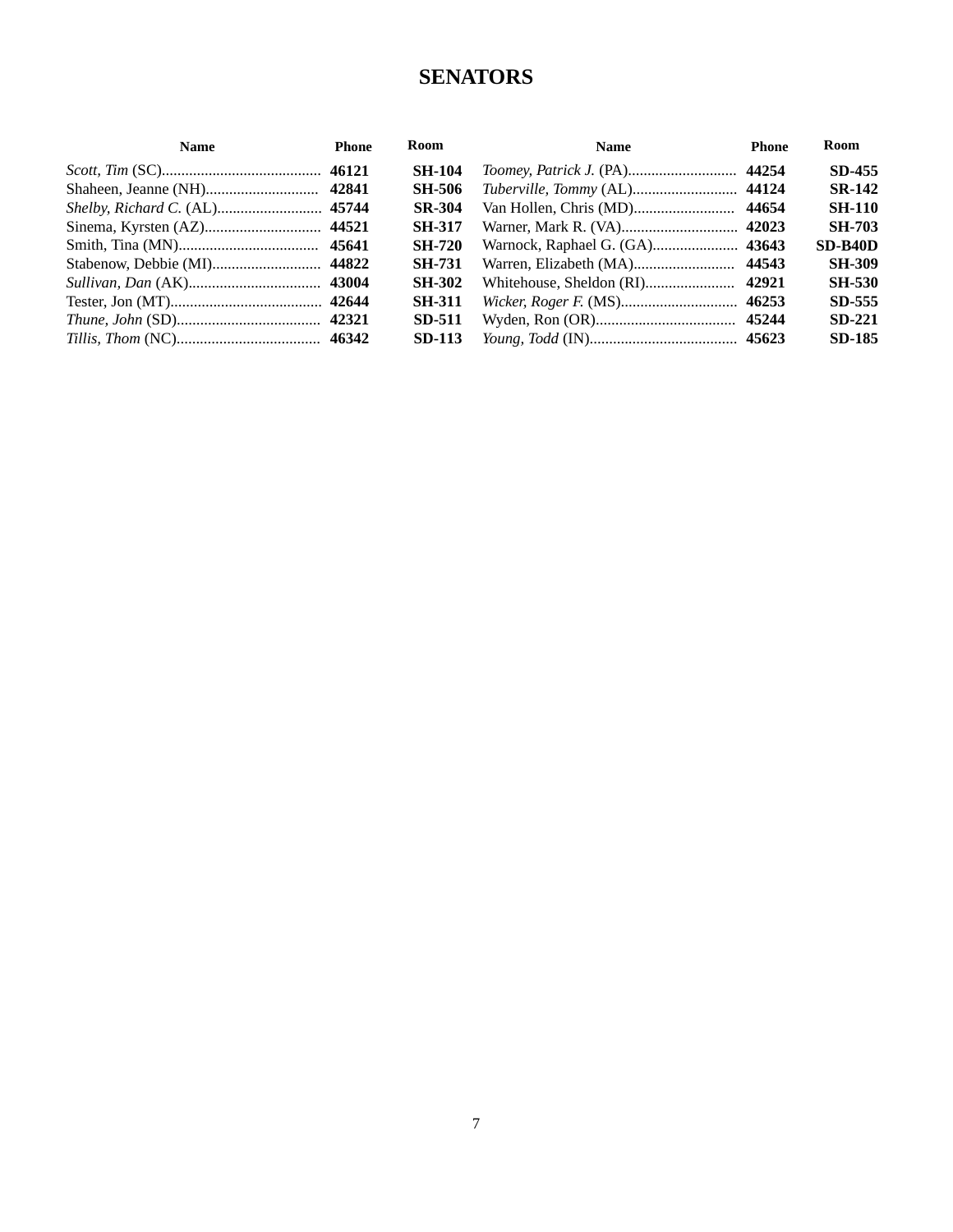#### **HOUSE COMMITTEES AND SUBCOMMITTEES**

Three-digit room numbers are in the Cannon House Office Building or the Ford House Office Building, as indicated. Four-digit numbers beginning with 1 are in the Longworth House Office Building; with 2, the Rayburn House Office Building; and with 4, 5, or 6, the O'Neill House Office Building. Room numbers beginning with SB, ST, HB, and HT or with H or S, followed by three digits, are in the Capitol. Room numbers beginning with CVC, HVC, or SVC are in the Capitol Visitor Center. Calls from outside the Capitol complex can be made by dialing (202) 22 plus the five-digit extension listed in this directory.

#### **STANDING COMMITTEES**

|                                                                                                                                                                                                                                     | Phone | Room            |
|-------------------------------------------------------------------------------------------------------------------------------------------------------------------------------------------------------------------------------------|-------|-----------------|
| <b>Agriculture</b>                                                                                                                                                                                                                  | 52171 | 1301            |
|                                                                                                                                                                                                                                     | 52171 | 1301            |
|                                                                                                                                                                                                                                     | 52171 | 1301            |
|                                                                                                                                                                                                                                     | 52171 | 1301            |
|                                                                                                                                                                                                                                     | 52171 | 1301            |
|                                                                                                                                                                                                                                     | 52171 | 1301            |
|                                                                                                                                                                                                                                     | 52171 | 1301            |
| <b>Appropriations</b>                                                                                                                                                                                                               | 52771 | H307            |
| Agriculture, Rural Development, Food and Drug Administration, and Related Agencies.                                                                                                                                                 | 52638 | 2362A           |
|                                                                                                                                                                                                                                     | 53351 | <b>H310</b>     |
|                                                                                                                                                                                                                                     | 52847 | H405            |
|                                                                                                                                                                                                                                     | 53421 | 2362B           |
|                                                                                                                                                                                                                                     | 57245 | 2000            |
|                                                                                                                                                                                                                                     | 55834 | 2006            |
|                                                                                                                                                                                                                                     | 53081 | 2007            |
| Labor, Health and Human Services, Education, and Related Agencies                                                                                                                                                                   | 53508 | 2358B           |
|                                                                                                                                                                                                                                     | 67252 | H306            |
|                                                                                                                                                                                                                                     | 53047 | HT <sub>2</sub> |
|                                                                                                                                                                                                                                     | 52041 | HT <sub>2</sub> |
| Transportation, and Housing and Urban Development, and Related Agencies                                                                                                                                                             | 52141 | 2358A           |
| <b>Armed Services</b>                                                                                                                                                                                                               | 54151 | 2216            |
|                                                                                                                                                                                                                                     | 62843 | 2340            |
|                                                                                                                                                                                                                                     | 51967 | 2340            |
|                                                                                                                                                                                                                                     | 57560 | 2340            |
|                                                                                                                                                                                                                                     | 68979 | 2340            |
|                                                                                                                                                                                                                                     | 68979 | 2340            |
|                                                                                                                                                                                                                                     | 51967 | 2340            |
|                                                                                                                                                                                                                                     | 62843 | 2340            |
|                                                                                                                                                                                                                                     | 67200 | 204E            |
| <b>Education and Labor</b>                                                                                                                                                                                                          | 53725 | 2176            |
|                                                                                                                                                                                                                                     | 53725 | 2176            |
|                                                                                                                                                                                                                                     | 53725 | 2176            |
|                                                                                                                                                                                                                                     | 53725 | 2176            |
|                                                                                                                                                                                                                                     | 53725 | 2176            |
|                                                                                                                                                                                                                                     | 53725 | 2176            |
| Energy and Commerce <b>contract and community</b> contract to the contract of the contract of the contract of the contract of the contract of the contract of the contract of the contract of the contract of the contract of the c | 52927 | 2125            |
|                                                                                                                                                                                                                                     | 52927 | 2125            |
|                                                                                                                                                                                                                                     | 52927 | 2125            |
|                                                                                                                                                                                                                                     | 52927 | 2125            |
|                                                                                                                                                                                                                                     | 52927 | 2125            |
|                                                                                                                                                                                                                                     | 52927 | 2125            |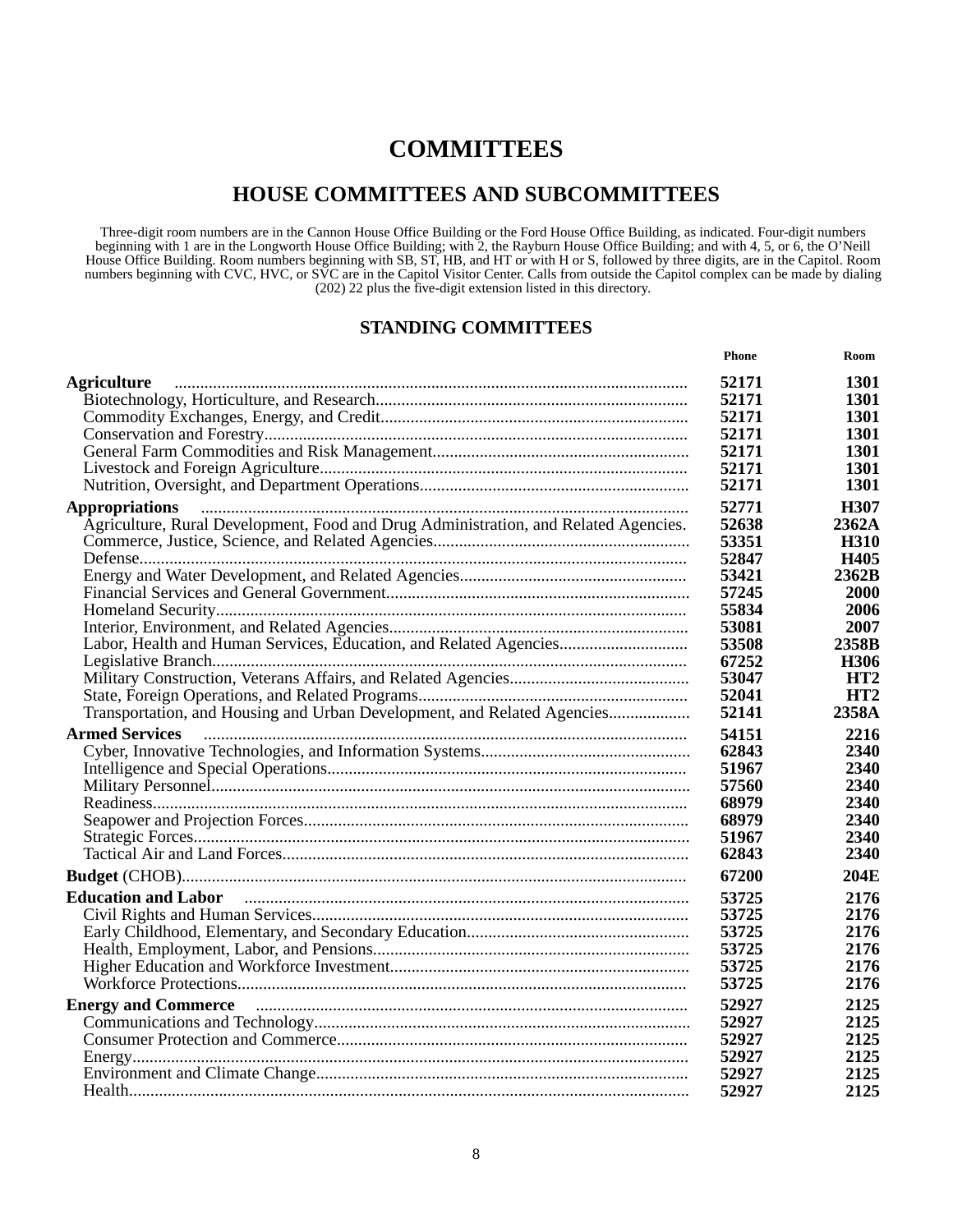|                                                                                                                                                                                                                                     | Phone          | Room             |
|-------------------------------------------------------------------------------------------------------------------------------------------------------------------------------------------------------------------------------------|----------------|------------------|
|                                                                                                                                                                                                                                     | 52927          | 2125             |
| <b>Ethics</b>                                                                                                                                                                                                                       | 57103          | 1015             |
| <b>Financial Services</b>                                                                                                                                                                                                           | 54247          | 2129             |
|                                                                                                                                                                                                                                     | 54247          | 2129             |
|                                                                                                                                                                                                                                     | 54247          | 2129             |
|                                                                                                                                                                                                                                     | 54247          | 2129             |
|                                                                                                                                                                                                                                     | 54247          | 2129             |
|                                                                                                                                                                                                                                     | 54247          | 2129             |
|                                                                                                                                                                                                                                     | 54247          | 2129             |
| <b>Foreign Affairs</b>                                                                                                                                                                                                              | 55021          | 2170             |
|                                                                                                                                                                                                                                     | 61500          | 2170             |
|                                                                                                                                                                                                                                     | 66434          | 2170             |
|                                                                                                                                                                                                                                     | 55021          | 2170             |
| International Development, International Organizations, and Global Corporate                                                                                                                                                        |                |                  |
|                                                                                                                                                                                                                                     | 55021          | 2170             |
| Western Hemisphere, Civilian Security, Migration, and International Economic Policy                                                                                                                                                 | 67812          | 2170             |
|                                                                                                                                                                                                                                     | 53345          | 2170             |
|                                                                                                                                                                                                                                     | 62616          | 176              |
|                                                                                                                                                                                                                                     | 62616          | 176              |
|                                                                                                                                                                                                                                     | 62616<br>62616 | 176              |
|                                                                                                                                                                                                                                     | 62616          | 176<br>176       |
|                                                                                                                                                                                                                                     | 62616          | 176              |
|                                                                                                                                                                                                                                     | 62616          | 176              |
| House Administration <b>contracts</b> and contracts and contracts and contracts and contracts and contracts and contracts and contracts and contracts and contracts and contracts and contracts and contracts and contracts and con | 52061          | 1309             |
|                                                                                                                                                                                                                                     | 52061          | 1309             |
| House Communications Standards Commission:                                                                                                                                                                                          |                |                  |
|                                                                                                                                                                                                                                     |                |                  |
| Majority                                                                                                                                                                                                                            | 59337          | 1307             |
| Minority                                                                                                                                                                                                                            | 60647          | 1216             |
| <b>Judiciary</b>                                                                                                                                                                                                                    | 53951          | 2138             |
|                                                                                                                                                                                                                                     | 67680          | 6240             |
|                                                                                                                                                                                                                                     | 55741          | 6310             |
|                                                                                                                                                                                                                                     | 55727          | 6340             |
|                                                                                                                                                                                                                                     | 53926          | 6320             |
|                                                                                                                                                                                                                                     | 53951          | 6220             |
| <b>Natural Resources</b>                                                                                                                                                                                                            | 56065          | 1324             |
|                                                                                                                                                                                                                                     | 56065          | 1522             |
|                                                                                                                                                                                                                                     | 56065<br>56065 | 1331<br>1328     |
|                                                                                                                                                                                                                                     | 56065          | 186              |
|                                                                                                                                                                                                                                     | 56065          | 1332             |
| <b>Oversight and Reform</b>                                                                                                                                                                                                         | 55051          | 2157             |
|                                                                                                                                                                                                                                     | 55051          | 6440             |
|                                                                                                                                                                                                                                     | 55051          | 6430             |
|                                                                                                                                                                                                                                     | 55051          | 6440             |
|                                                                                                                                                                                                                                     | 55051          | 6460             |
|                                                                                                                                                                                                                                     | 55051          | 6470             |
|                                                                                                                                                                                                                                     | 54400          | 2157             |
| <b>Rules</b>                                                                                                                                                                                                                        | 59091          | H312             |
|                                                                                                                                                                                                                                     | 59091          | H312             |
|                                                                                                                                                                                                                                     | 59091          | H312             |
|                                                                                                                                                                                                                                     | 59091          | H312             |
| Minority                                                                                                                                                                                                                            | 59191          | H <sub>152</sub> |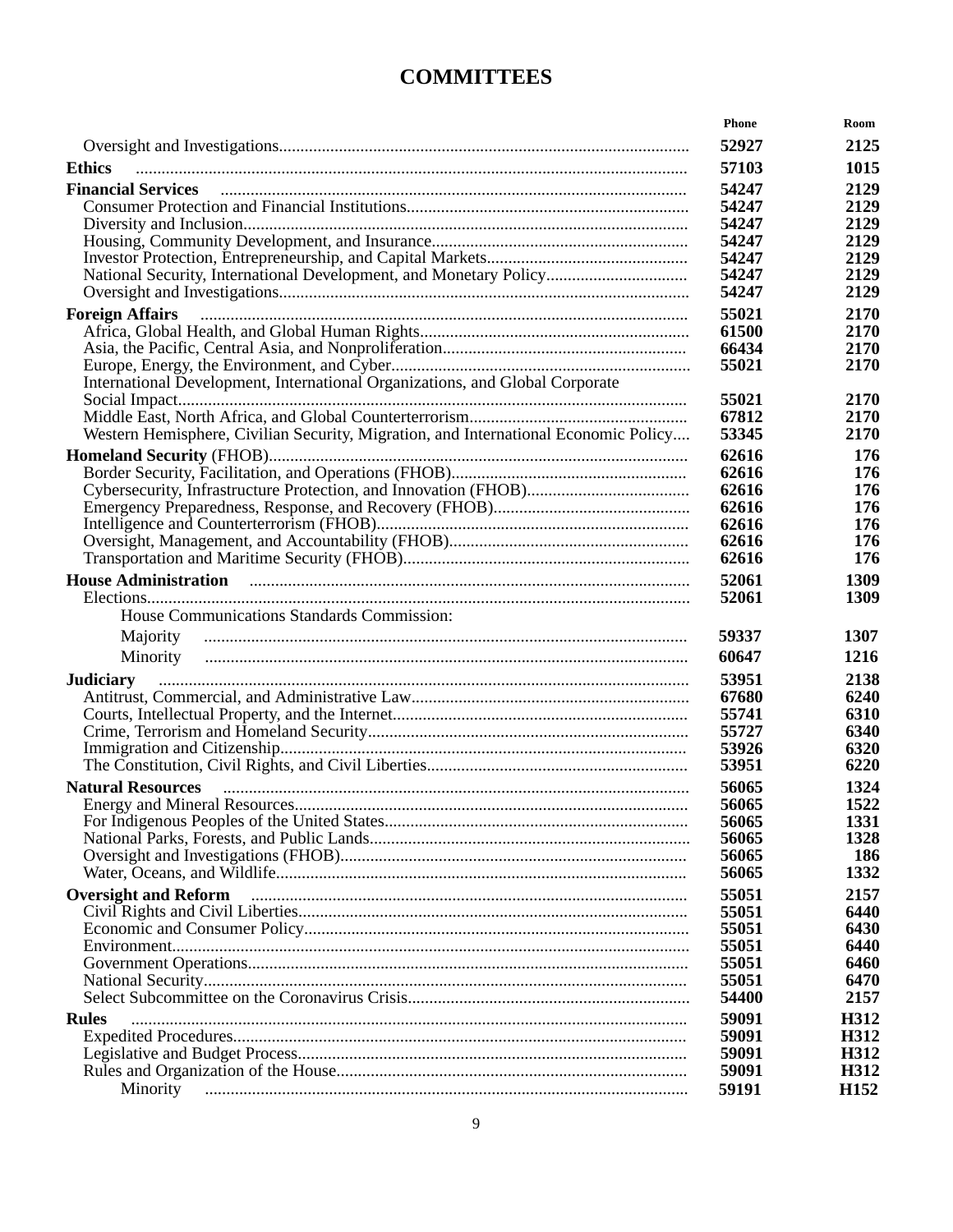|                                                                                                                                                                                                                                     | Phone | Room        |
|-------------------------------------------------------------------------------------------------------------------------------------------------------------------------------------------------------------------------------------|-------|-------------|
|                                                                                                                                                                                                                                     | 56375 | 2321        |
|                                                                                                                                                                                                                                     | 56375 | 2321        |
|                                                                                                                                                                                                                                     | 56375 | 2321        |
|                                                                                                                                                                                                                                     | 56375 | 2321        |
|                                                                                                                                                                                                                                     | 56375 | 2321        |
|                                                                                                                                                                                                                                     | 56375 | 2321        |
| <b>Small Business</b>                                                                                                                                                                                                               | 54038 | 2361        |
|                                                                                                                                                                                                                                     | 54038 | 2361        |
|                                                                                                                                                                                                                                     | 54038 | 2361        |
|                                                                                                                                                                                                                                     | 54038 | 2361        |
|                                                                                                                                                                                                                                     | 54038 | 2361        |
|                                                                                                                                                                                                                                     | 54038 | 2361        |
| Transportation and Infrastructure <i>manufacture and infrastructure</i> and infrastructure and infrastructure and infrastructure and infrastructure and infrastructure and infrastructure and infrastructure and infrastructure and | 54472 | 2165        |
|                                                                                                                                                                                                                                     | 54472 | 2165        |
|                                                                                                                                                                                                                                     | 54472 | 2165        |
|                                                                                                                                                                                                                                     | 54472 | 2165        |
|                                                                                                                                                                                                                                     | 54472 | 2165        |
|                                                                                                                                                                                                                                     | 54472 | 2165        |
|                                                                                                                                                                                                                                     | 54472 | 2165        |
|                                                                                                                                                                                                                                     | 59756 | <b>B234</b> |
|                                                                                                                                                                                                                                     | 59756 | <b>B234</b> |
|                                                                                                                                                                                                                                     | 59756 | <b>B234</b> |
|                                                                                                                                                                                                                                     | 59756 | <b>B234</b> |
|                                                                                                                                                                                                                                     | 59756 | <b>B234</b> |
|                                                                                                                                                                                                                                     | 59756 | <b>B234</b> |
| Ways and Means manufactured and means of the manufactured and Means manufactured and means of the manufactured and means of the manufactured and means of the manufactured and means of the manufactured and means of the manu      | 53625 | 1102        |
|                                                                                                                                                                                                                                     | 53943 | 1104        |
|                                                                                                                                                                                                                                     | 53625 | 2018        |
|                                                                                                                                                                                                                                     | 55522 | 1136        |
|                                                                                                                                                                                                                                     | 59263 | 2018        |
|                                                                                                                                                                                                                                     | 56649 | 1103        |
|                                                                                                                                                                                                                                     | 59263 | 1129        |

#### **SELECT COMMITTEES**

| 57690 | <b>HVC304</b> |
|-------|---------------|
| 57690 | <b>HVC304</b> |
| 57690 | <b>HVC304</b> |
| 57690 | <b>HVC304</b> |
| 57690 | <b>HVC304</b> |
| 51106 | 359           |
| 51530 | 164           |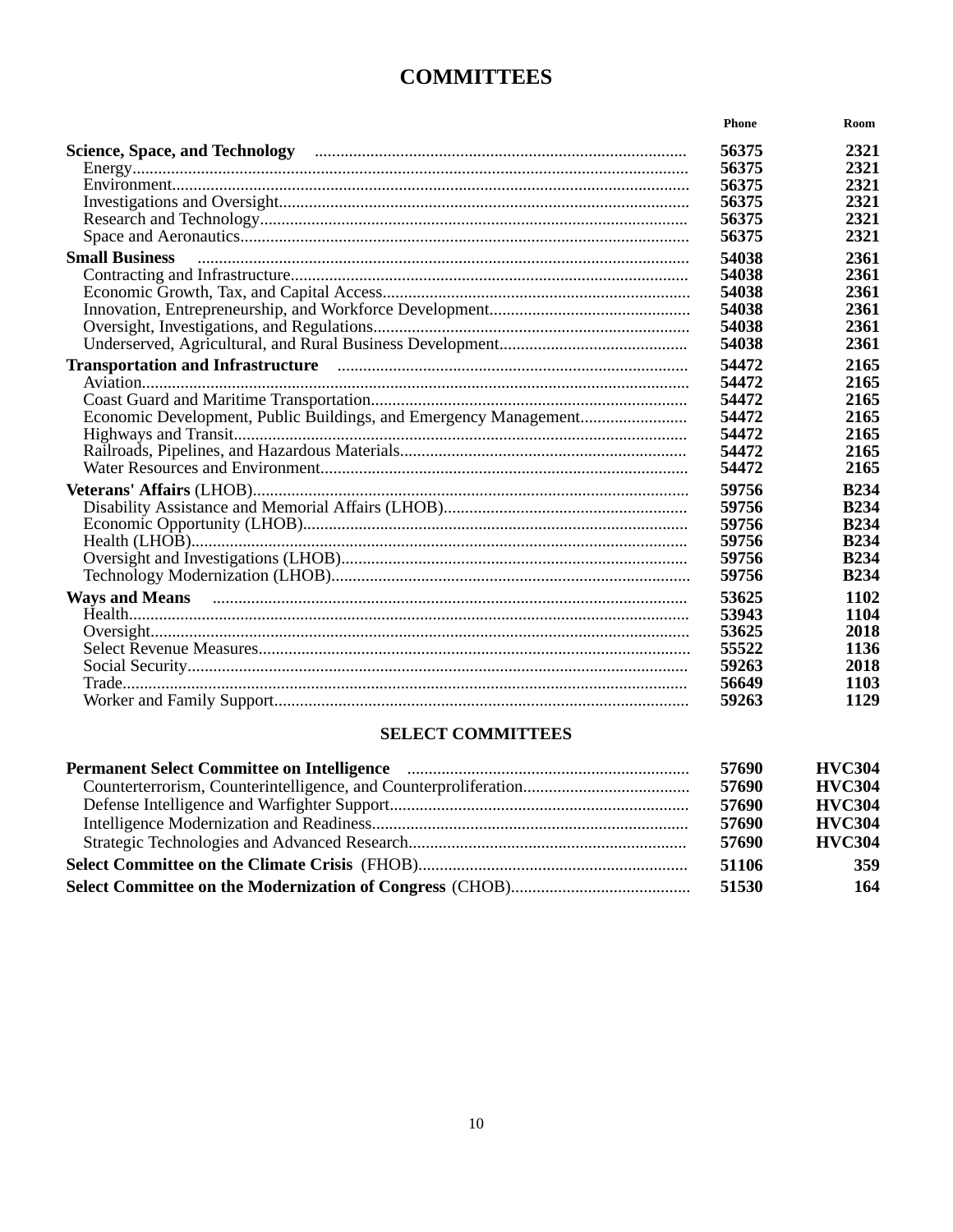#### **SENATE COMMITTEES**

Room numbers beginning with SR are in the Russell Senate Office Building, room numbers beginning with SD are in the Dirksen Senate Office Building, and room numbers beginning with SH are in the Hart Senate Office Building. Room numbers beginning with SB, ST, HB, and HT or with H or S, followed by three digits, are in the Capitol.

#### **STANDING COMMITTEES**

|                                                                                                                                                                                                                                    | <b>Phone</b> | Room           |
|------------------------------------------------------------------------------------------------------------------------------------------------------------------------------------------------------------------------------------|--------------|----------------|
|                                                                                                                                                                                                                                    | 42035        | <b>SR-328A</b> |
| <b>Appropriations</b>                                                                                                                                                                                                              | 47257        | $S-128$        |
| <b>Armed Services</b>                                                                                                                                                                                                              | 43871        | <b>SR-228</b>  |
|                                                                                                                                                                                                                                    | 47391        | SD-534         |
| <b>Budget</b>                                                                                                                                                                                                                      | 40642        | SD-624         |
|                                                                                                                                                                                                                                    | 41251        | SD-512         |
|                                                                                                                                                                                                                                    | 44971        | SD-304         |
|                                                                                                                                                                                                                                    | 46176        | <b>SD-410</b>  |
| <b>Finance</b>                                                                                                                                                                                                                     | 44515        | SD-219         |
| Foreign Relations <b>Example 2</b> in the contract of the contract of the contract of the contract of the contract of the contract of the contract of the contract of the contract of the contract of the contract of the contract | 44651        | <b>SD-423</b>  |
|                                                                                                                                                                                                                                    | 45375        | <b>SD-428</b>  |
|                                                                                                                                                                                                                                    | 44751        | SD-340         |
| Indian Affairs <b>continuum continuum continuum contract a</b> contract a contract of the contract of the contract of the contract of the contract of the contract of the contract of the contract of the contract of the contract | 42251        | <b>SH-838</b>  |
| <b>Judiciary</b>                                                                                                                                                                                                                   | 45225        | $SD-224$       |
| Rules and Administration manufactured and administration manufactured and administration                                                                                                                                           | 46352        | <b>SR-305</b>  |
|                                                                                                                                                                                                                                    | 45175        | <b>SR-428A</b> |
| <b>Veterans' Affairs</b>                                                                                                                                                                                                           | 49126        | <b>SR-412</b>  |

#### **SPECIAL AND SELECT COMMITTEES**

Phone

Room

|                     | .     |               |
|---------------------|-------|---------------|
| Aging               | 45364 | $SD-G31$      |
| <b>Ethics</b>       | 42981 | <b>SH-220</b> |
| <b>Intelligence</b> | 41700 | <b>SH-211</b> |

#### **JOINT COMMITTEES**

|                 | Phone | Room          |
|-----------------|-------|---------------|
| Economic        | 45171 | $SD-G01$      |
| Library         | 46352 | <b>SR-305</b> |
| <b>Printing</b> | 52061 | 1309          |
| <b>Taxation</b> |       |               |
| <b>FHOB</b>     | 53621 | 502           |
| <b>DSOB</b>     | 45561 | $SD-G18$      |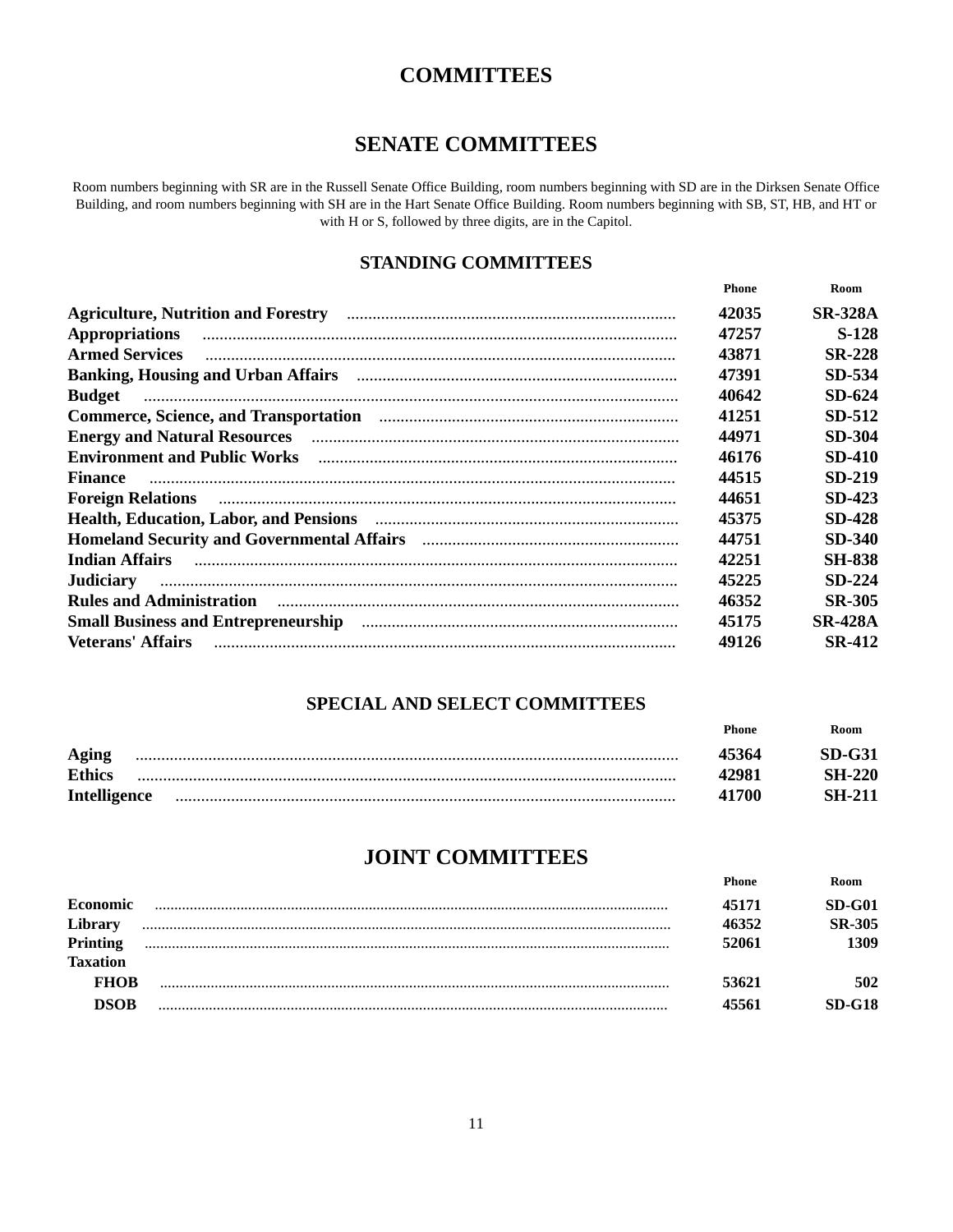### **LIAISON OFFICES**

|                                                                                                                                                                                                                               | Phone | Room       |
|-------------------------------------------------------------------------------------------------------------------------------------------------------------------------------------------------------------------------------|-------|------------|
| <b>Air Force</b>                                                                                                                                                                                                              | 56656 | 2021       |
| Army                                                                                                                                                                                                                          | 53853 | 2024       |
| <b>Coast Guard</b>                                                                                                                                                                                                            | 54775 | 2019       |
| Marine Corps <b>contract and the Corps contract of the Corps contract and the Corps contract of the Corps contract of the Corps</b>                                                                                           | 57124 | 2022       |
| <b>Navy</b>                                                                                                                                                                                                                   | 57126 | 2022       |
|                                                                                                                                                                                                                               | 54955 | 2030       |
|                                                                                                                                                                                                                               | 53133 | G1, Lobby3 |
| State Department manufactured and contact the contract of the contract of the contract of the contract of the contract of the contract of the contract of the contract of the contract of the contract of the contract of the | 64642 | 2028       |
| <b>Veterans Affairs</b>                                                                                                                                                                                                       | 52280 | 2026       |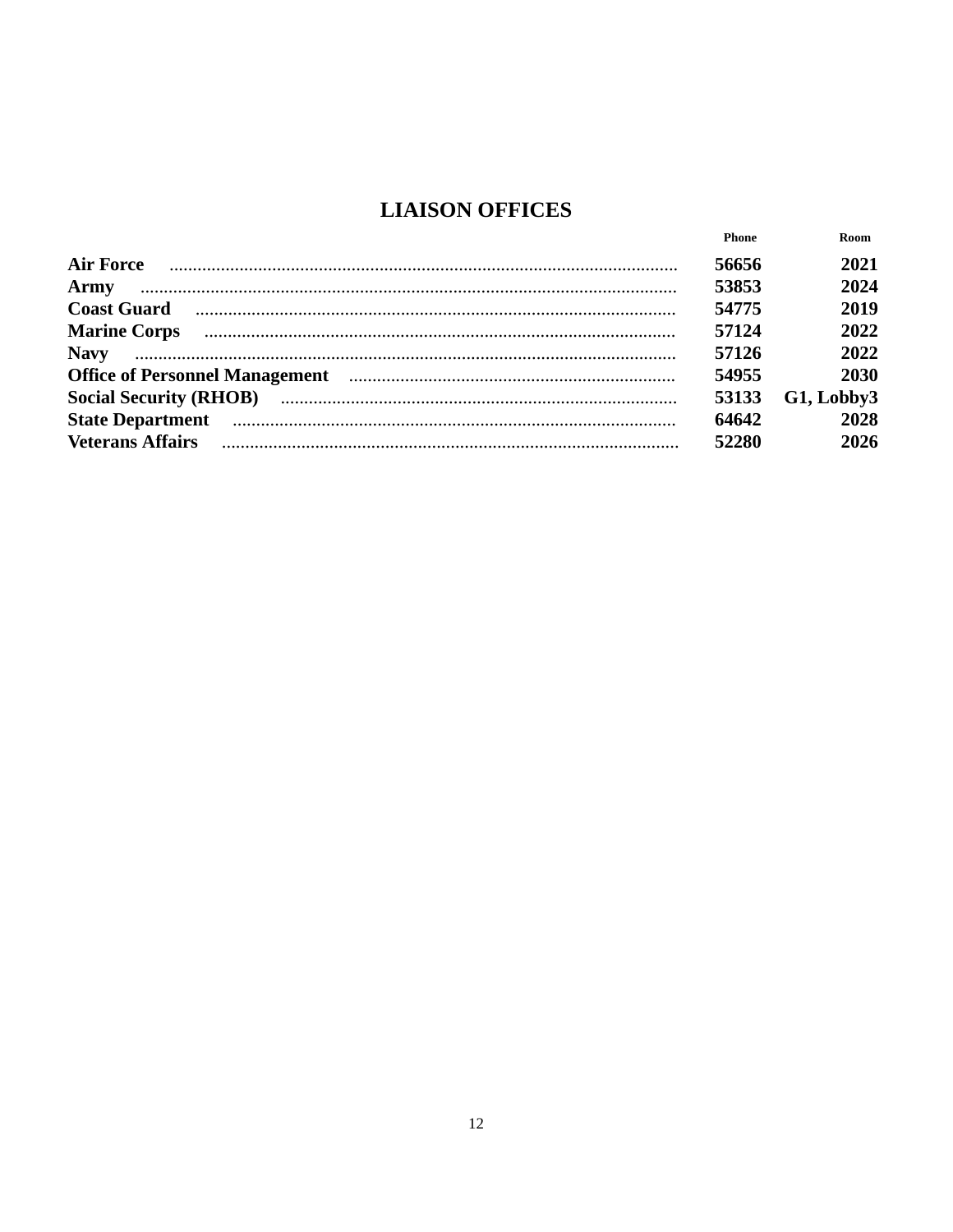#### **MISCELLANEOUS HOUSE NUMBERS**

Three-digit room numbers are in the Cannon House Office Building or the Ford House Office Building, as indicated. Four-digit room numbers beginning with 1 are in the Longworth House Office Building; with 2, the Rayburn House Office Building; and with 4, 5, or 6, the O'Neill House Office Building. Room numbers beginning with SB, ST, HB, and HT or with H or S, followed by three digits, are in the Capitol. Room numbers beginning with CVC, HVC, or SVC are in the Capitol Visitor Center. Calls from outside the Capitol complex can be made by dialing (202) 22 plus the five-digit extension listed in this directory.

|                                    | <b>Phone</b> | Room             |                                       | <b>Phone</b> | Room             |
|------------------------------------|--------------|------------------|---------------------------------------|--------------|------------------|
|                                    |              |                  | Congressional-Executive               |              |                  |
| Acquisitions Management            | 52921        | 5110             | Comm. on China (FHOB)                 | 63766        | 243              |
| Architect of the Capitol           | 81793        | <b>SB16</b>      | Congressional Oversight               |              |                  |
| Accounting Office (FHOB)           | 62552        | 205              |                                       | 45050        | <b>SDG55</b>     |
|                                    | 81222        | HT <sub>5</sub>  | <b>Congressional Research Service</b> |              |                  |
| Human Resources (FHOB)             | 51231        | 295              |                                       | 707-5700     | 213 J. Mad.      |
| Payroll (FHOB)                     | 69906        | 291B             |                                       |              | Bldg.            |
| Procurement Division (FHOB)        | 62557        | 261              | CRS La Follette Cong.                 |              |                  |
|                                    | 61300        | LJ-Attic         |                                       | 77100        | 204 J.           |
| Assistant Speaker - Katherine      |              |                  |                                       |              | Mad.             |
|                                    | 52020        | H <sub>132</sub> |                                       |              | Bldg.            |
| Attending Physician                | 55421        | H <sub>166</sub> | <b>Congressional Staff Academy</b>    |              |                  |
| Bill Status (CHOB)                 | 65200        | <b>B81</b>       |                                       | 63800        | <b>B241</b>      |
|                                    | 58333        | 245 1st St.      | Congresswomen's Suite                 | 54196        | H <sub>235</sub> |
|                                    |              | <b>SW</b>        |                                       | 63100        |                  |
|                                    | 60672        | 100 Md.          |                                       | 52868        | <b>HT13</b>      |
|                                    |              | Ave. SW          | Dem. Caucus (LHOB)                    | 51400        | <b>B245</b>      |
| Capitol Visitor Center             |              |                  | Dem. Steering and Policy              |              |                  |
| Communications and Media           |              |                  |                                       | 50100        | H <sub>232</sub> |
|                                    | 593-0099     | <b>SVC101</b>    | Dry Cleaning (LHOB)                   | 68698        | <b>B239</b>      |
| Executive Office                   | 593-1816     | <b>SVC101</b>    | <b>Emergency Management, Office</b>   |              |                  |
| Special Events and Room            |              |                  |                                       | 60950        | 192              |
|                                    | 593-1775     | <b>CVC266</b>    | Employee Advocacy, Office of          |              |                  |
| Visitor Services - General Tour    |              |                  |                                       | 58800        | 301              |
|                                    | 593-1762     | <b>HVC102</b>    | Employee Assistance (FHOB)            | 52400        | 140              |
|                                    | 52509        | <b>HB25</b>      |                                       | 58000        | <b>B227</b>      |
| Chief Administrative Officer       | 55555        | <b>HB28</b>      | Equipment (LHOB)                      | 57474        | <b>B215</b>      |
| Child Care Center (FHOB)           | 69320        | 147              | Financial Counseling (LHOB)           |              |                  |
|                                    | 57000        | H154             | First Call (LHOB)                     | 58000        | <b>B227</b>      |
| Cloakrooms                         |              |                  |                                       | 84239        | <b>HT12</b>      |
|                                    | 57330        | H <sub>222</sub> | Food Services                         |              |                  |
| Floor Information                  | 57400        | H <sub>222</sub> |                                       | 53919        | H <sub>B</sub>   |
|                                    | 51600        | H <sub>222</sub> |                                       | 63979        | 125              |
|                                    | 50466        | H <sub>222</sub> | Longworth Cafe                        | 64359        | <b>B223</b>      |
|                                    | 57350        | H <sub>223</sub> | Rayburn Cafe                          | 64358        | 2063             |
| Comm. on Security and              |              |                  | <b>Carryout Food Services</b>         |              |                  |
| Cooperation in Europe              |              |                  |                                       | 64358        | 2073             |
|                                    | 51901        | 234              | Au Bon Pain (CHOB)                    | 64358        | 192              |
| Communications, Office of          |              |                  | Dunkin' Donuts/Baskin                 |              |                  |
|                                    |              |                  | Robbins (LHOB)                        | 64359        | <b>B219</b>      |
| (Clerk) (CHOB)                     | 51908        | 293              | Ford Convenience Store                | 52238        | 126              |
| <b>Congressional Budget Office</b> |              |                  | Jamba (LHOB)                          | 64359        | <b>B224A</b>     |
|                                    | 62600        | 402              | Longworth Convenience                 |              |                  |
| Congressional Ethics, Office of.   | 59739        | 425 3rd St.      |                                       | 64359        | <b>B224B</b>     |
|                                    |              | <b>SW</b>        | Steak 'n Shake                        | 64358        | 2063             |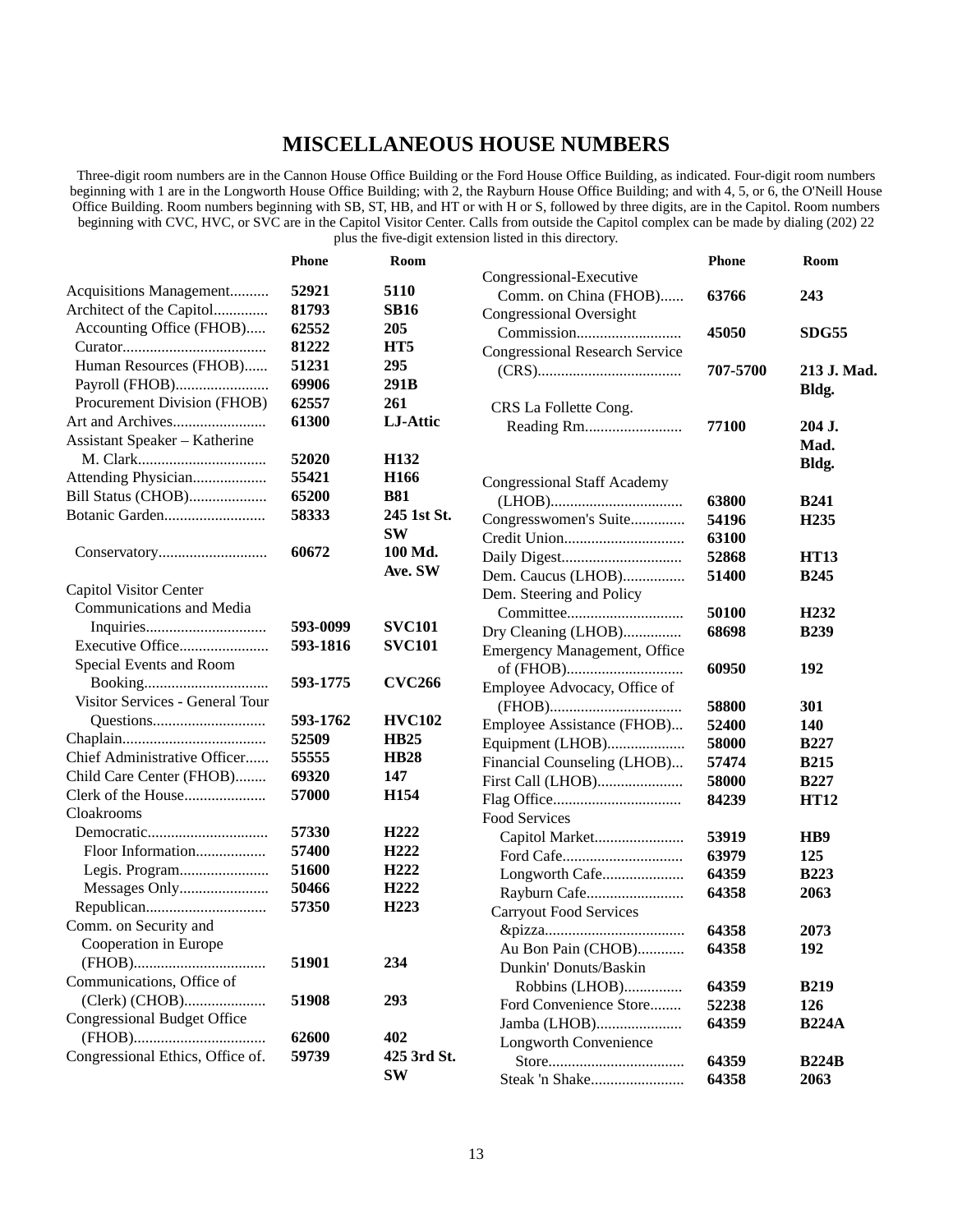#### **MISCELLANEOUS HOUSE NUMBERS**

Three-digit room numbers are in the Cannon House Office Building or the Ford House Office Building, as indicated. Four-digit numbers beginning with 1 are in the Longworth House Office Building; with 2, the Rayburn House Office Building; and with 4, 5, or 6, the O'Neill House Office Building. Room numbers beginning with SB, ST, HB, and HT or with H or S, followed by three digits, are in the Capitol. Room numbers beginning with CVC, HVC, or SVC are in the Capitol Visitor Center. Calls from outside the Capitol complex can be made by dialing (202) 22 plus the five-digit extension listed in this directory.

|                                 | <b>Phone</b>   | Room             |                                   | Phone | Room             |
|---------------------------------|----------------|------------------|-----------------------------------|-------|------------------|
|                                 | 56768          | 2025             | <b>House Staff Fitness Center</b> |       |                  |
| <b>Catering Services</b>        |                |                  |                                   | 51500 | G224             |
|                                 | 51403          | 2039             | House Wellness Center (LHOB)      | 50800 | <b>B222</b>      |
| Restaurants                     |                |                  | Human Resources (CAO)             |       |                  |
| Capitol Visitor Center          | 593-1785       | <b>CVC266</b>    |                                   | 52926 | 102              |
| Members' Dining Room            | 56300          | H117             | ID, Employee                      |       |                  |
|                                 | 56300          | H117             |                                   | 53820 | 112              |
| Vending, 24-hr (LHOB)           | 64358          | <b>B219</b>      |                                   | 53820 | 116              |
| Furniture and Furnishings       |                |                  | <b>Information Technology</b>     |       |                  |
|                                 | 58000          | <b>B227</b>      | Support (FHOB)                    | 56002 | 607B             |
| General Counsel (CHOB)          | 59700          | 219              | Inspector General (FHOB)          | 61250 | 386              |
| <b>Gift Shops</b>               |                |                  | Interparliamentary Affairs        | 61766 | HC4              |
| Capitol Visitor Center Gift     |                |                  | Law Revision Counsel (FHOB).      | 62411 | 308              |
|                                 | 593-1883       | <b>SVC300</b>    | Legislative Computer Systems      | 51182 | 2401             |
| Gift Shop (LHOB)                | 65362          | <b>B218</b>      | Legislative Counsel (FHOB)        | 56060 | 337              |
| Government Publishing Office    |                |                  | Legislative Operations            | 57925 | <b>HT13</b>      |
| <b>Congressional Publishing</b> |                |                  |                                   | 57598 | <b>HT13</b>      |
|                                 | 512-0224       | <b>GPO</b>       |                                   | 53153 | <b>HT13</b>      |
| Congressional Record Index      | 512-0275       | <b>GPO</b>       |                                   | 55558 | <b>HT13</b>      |
| Congressional Record Mail       |                |                  |                                   | 57584 | <b>HT13</b>      |
|                                 | 512-0268       | <b>GPO</b>       | Tally Clerk                       | 57347 | <b>HT13</b>      |
| Public Document Envelopes       | 512-0224       | <b>GPO</b>       | Legislative Resource Center       |       |                  |
| Receiving & Shipping Clerk      |                |                  |                                   | 65200 | <b>B81</b>       |
| Supervisor (RHOB)               | 51565          | <b>SB353C</b>    | Bill Status (CHOB)                | 65200 | <b>B81</b>       |
| Guide and Special Services      |                |                  | Library of Congress               |       |                  |
|                                 | 56827          | South            | Congressional Relations           | 76577 | LM-611           |
|                                 |                | <b>Visitor</b>   | Locksmith (RHOB)                  | 58000 | <b>WA-15</b>     |
|                                 |                | <b>Facility</b>  | Mail                              |       |                  |
|                                 | 44049          |                  | Post Office                       |       |                  |
| <b>Health Units</b>             |                |                  |                                   | 65413 | 121              |
| Attending Physician             | 55421          | H <sub>166</sub> | $LHOB$                            | 65425 | <b>B202</b>      |
|                                 | 64830          | S153             | <b>Postal Operations</b>          |       |                  |
|                                 | 53470          | 110              |                                   | 63764 | <b>B240</b>      |
|                                 |                | <b>HVC100</b>    |                                   | 63764 | G1-17A           |
|                                 | 55442<br>52442 | 145              | Majority Leader - Steny H.        |       |                  |
|                                 |                |                  |                                   |       |                  |
|                                 | 52500          | 1204             | Majority Whip - James E.          | 53130 | H <sub>107</sub> |
|                                 | 60800          | 4160             |                                   |       |                  |
|                                 | 57131          | 2050             |                                   | 63210 | H329             |
| <b>House Communications</b>     |                |                  | Members and Family                |       |                  |
| Standards Commission            | 59337          | 1307             |                                   | 50622 | H324             |
| House Creative Services         | 52700          | 2002             | Members Services (LHOB)           | 53644 | <b>B235</b>      |
| House Employment Counsel        |                |                  | Minority Leader - Kevin           |       |                  |
|                                 | 57075          | 4300             |                                   | 54000 | H <sub>204</sub> |
|                                 | 65525          | LJ-Attic         | Minority Whip - Steve Scalise     | 50197 | H148             |
| House Library (CHOB)            | 59000          | 292              | Office Supply (LHOB)              | 53321 | <b>B217</b>      |
|                                 | 62044          | <b>HVC301</b>    | <b>Official Reporters</b>         |       |                  |
|                                 |                |                  | Committees (CHOB)                 | 52627 | <b>B86</b>       |